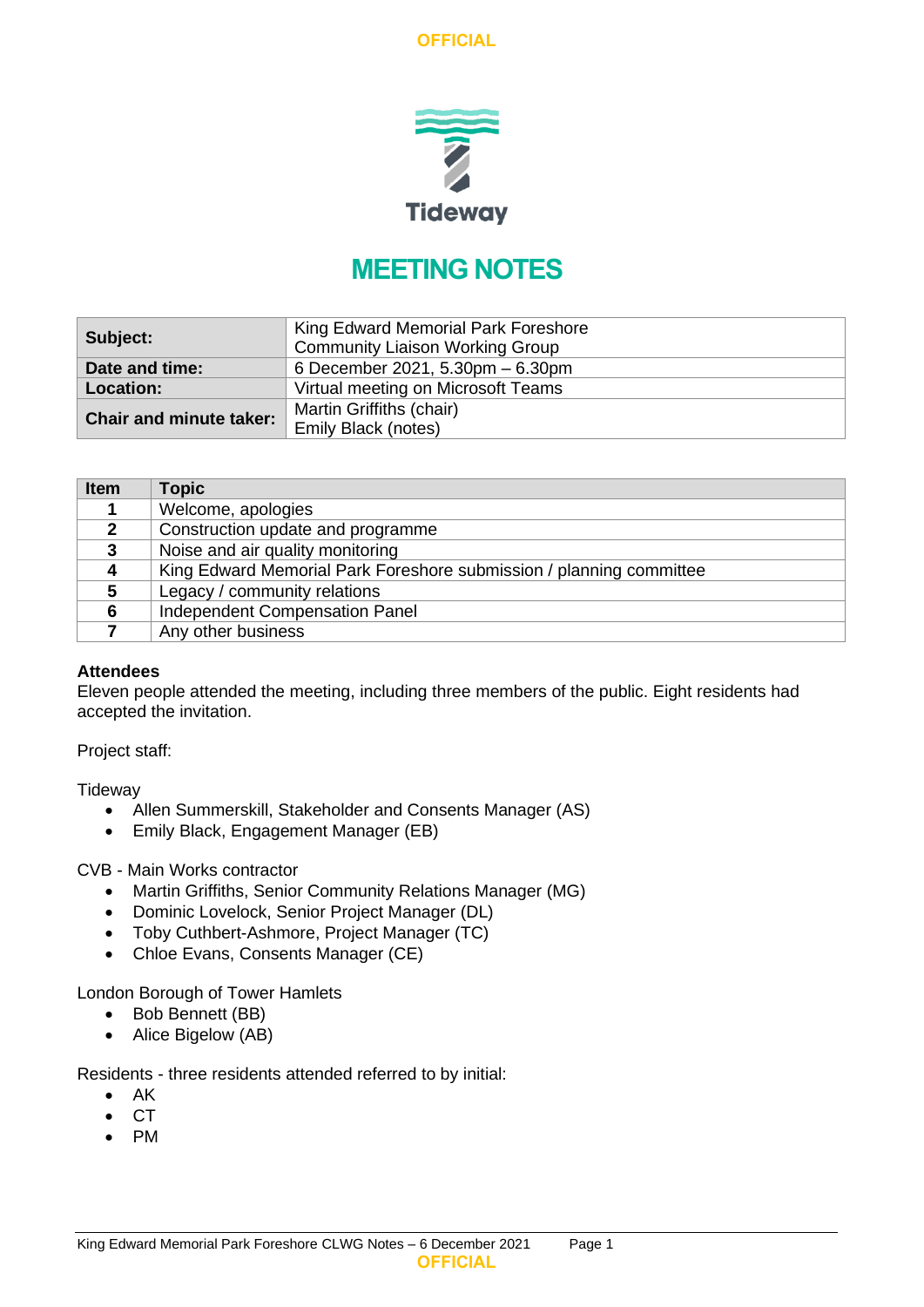|              | Item                                                                                                                                                                                                                                                                                                                                                                                                               | <b>Action</b> |  |
|--------------|--------------------------------------------------------------------------------------------------------------------------------------------------------------------------------------------------------------------------------------------------------------------------------------------------------------------------------------------------------------------------------------------------------------------|---------------|--|
| $\mathbf 1$  | Welcome                                                                                                                                                                                                                                                                                                                                                                                                            |               |  |
|              | MG welcomed all to the meeting and introductions were made.                                                                                                                                                                                                                                                                                                                                                        |               |  |
| $\mathbf{2}$ | Site construction update                                                                                                                                                                                                                                                                                                                                                                                           |               |  |
|              | TC provided an update on recent and upcoming site activities. See presentation<br>for full details.                                                                                                                                                                                                                                                                                                                |               |  |
|              | It has been a busy time within the shaft and the connection portal to the main<br>tunnel.                                                                                                                                                                                                                                                                                                                          |               |  |
|              | August 2021<br>Delivery and installation of prefab cages and portal eye formwork for the<br>Adit connection (this is the connection between the shaft and the main<br>tunnel)<br>Pouring of secondary concrete lining sections (total 95m3)<br>$\bullet$                                                                                                                                                           |               |  |
|              | September 2021<br>Start and complete secondary lining concrete pour no.1 (483m3)                                                                                                                                                                                                                                                                                                                                   |               |  |
|              | October 2021<br>Start and complete secondary lining concrete pour no.2 (3113.5m3)                                                                                                                                                                                                                                                                                                                                  |               |  |
|              | November 2021<br>Start concrete pour no.3<br>$\bullet$<br>The installation of the vortex generator was also completed<br>$\bullet$<br>Completed the secondary lining of the shaft.<br>$\bullet$                                                                                                                                                                                                                    |               |  |
|              | We are now working on the following items:<br>Dismantling secondary lining equipment<br>$\bullet$<br>• Prefabrication of trial panels<br>Starting base slabs<br>$\bullet$                                                                                                                                                                                                                                          |               |  |
|              | In the Combined Sewer Overflow (CSO) we have:                                                                                                                                                                                                                                                                                                                                                                      |               |  |
|              | August 2021 / September 2021 / October 2021<br>Started and completed works on the lower external walls and overflow<br>chamber internal walls<br>Poured the base slab and walls for the air treatment chamber and<br>$\bullet$<br>ccompleted the backfilling works in the chamber                                                                                                                                  |               |  |
|              | November 2021<br>Commenced works on the upper external walls, southern retaining wall<br>and outer flap valve wall                                                                                                                                                                                                                                                                                                 |               |  |
|              | Upcoming Works - December 2021<br>Complete the Combined Sewer Overflow upper external walls<br>Pour the Combined Sewer Overflow base slab pour no.3<br>$\bullet$<br>Penstock and secondary isolation gate wall construction in Combined<br>$\bullet$<br><b>Sewer Overflow</b><br>Backfill and roof construction of the Air Treatment Unity chamber<br>Outer flap valve wall capping beam construction<br>$\bullet$ |               |  |
|              | TC provided an overview of the timetable to the end of the project with expected<br>working patterns. Construction is expected to finish in 2024.                                                                                                                                                                                                                                                                  |               |  |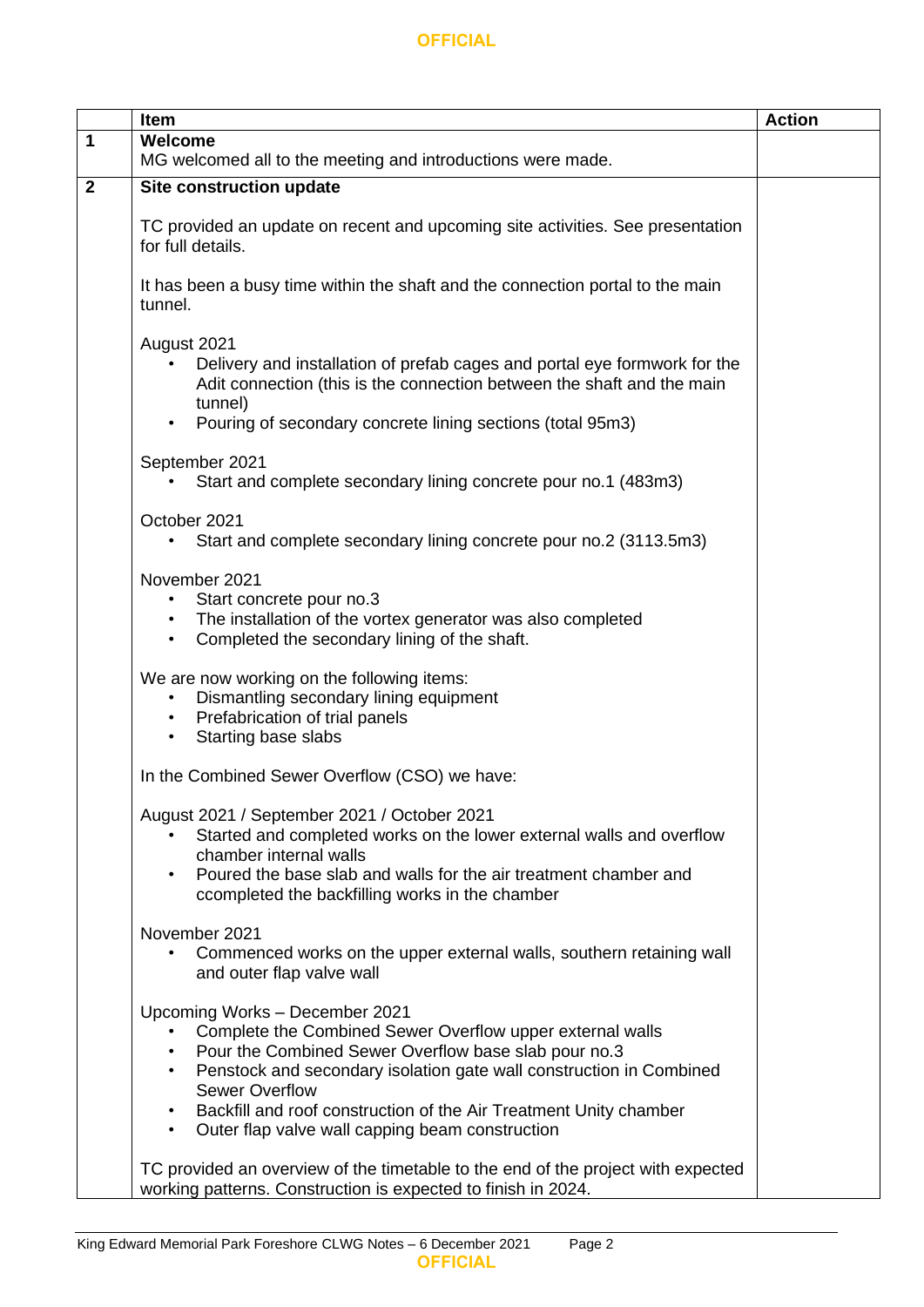|              | From January onwards work will be ongoing in the Adit (this is the connection<br>between the shaft and the main tunnel)                                                                                                                                                                                                                                                                                                                           |                 |
|--------------|---------------------------------------------------------------------------------------------------------------------------------------------------------------------------------------------------------------------------------------------------------------------------------------------------------------------------------------------------------------------------------------------------------------------------------------------------|-----------------|
|              | See presentation for full details of the overall programme.                                                                                                                                                                                                                                                                                                                                                                                       |                 |
| $\mathbf{3}$ | Noise and air quality monitoring                                                                                                                                                                                                                                                                                                                                                                                                                  |                 |
|              | It was noted that there had been one noise exceedance in the period July 2021<br>to December 2021. We did make changes following this exceedance e.g. we<br>switched off the beeping noises from machinery.                                                                                                                                                                                                                                       |                 |
|              | Any exceedances are reported to the local authority.                                                                                                                                                                                                                                                                                                                                                                                              |                 |
|              | There have been no air quality exceedances.                                                                                                                                                                                                                                                                                                                                                                                                       |                 |
|              | It was noted that there will be a period of extended working (24/5) for a period of<br>five weeks starting from the 10 January 2022.                                                                                                                                                                                                                                                                                                              |                 |
|              | Question: a resident queried the location of the noise monitoring receptors; and<br>what monitoring was undertaken on the south side of the Thames.                                                                                                                                                                                                                                                                                               |                 |
|              | <b>Response:</b> While we cannot put up noise barriers on the south side of the<br>construction site as this would restrict barge movements, we do put up localised<br>screening where possible around other machinery located on the site. There has<br>also been attended monitoring south of the river, to check we are working within<br>allowed limits. This has been the case especially when we have received<br>feedback from the public. |                 |
|              | <b>Question:</b> When you are pulling out sheet piles what monitoring will be done?                                                                                                                                                                                                                                                                                                                                                               |                 |
|              | Response: We could look at attended monitoring.                                                                                                                                                                                                                                                                                                                                                                                                   |                 |
|              | <b>Comment:</b> Please consider residents south of the river when undertaking noisy<br>work as resident isn't within the leaflet distribution area.                                                                                                                                                                                                                                                                                               |                 |
|              | Response: Although the mailout lists are a pre-agreed list as agreed with the<br>local authority, any resident from outside the leaflet distribution list can sign-up<br>to our email list and will receive the same information electronically. We confirm<br>the resident's email address is now included in that list.                                                                                                                         |                 |
|              | <b>Question:</b> A resident noted an issue with stair lighting facing properties on the<br>south side of the river?                                                                                                                                                                                                                                                                                                                               |                 |
|              | <b>Action 1:</b> The team to check the site stair lighting.                                                                                                                                                                                                                                                                                                                                                                                       | <b>Action 1</b> |
| 4            | Architecture and Landscape application                                                                                                                                                                                                                                                                                                                                                                                                            |                 |
|              | DL outlined that the architecture and landscape submission for the Tideway site<br>is expected to go to the 9 January 2022 Tower Hamlets planning committee.<br>Residents can register to speak at that meeting if they wish.                                                                                                                                                                                                                     |                 |
|              | The Tower Hamlets Council reference for the submission is PA/21/01190/NC<br>and residents can view the proposals in full by entering this into the Tower<br>Hamlets Council online planning register.                                                                                                                                                                                                                                             |                 |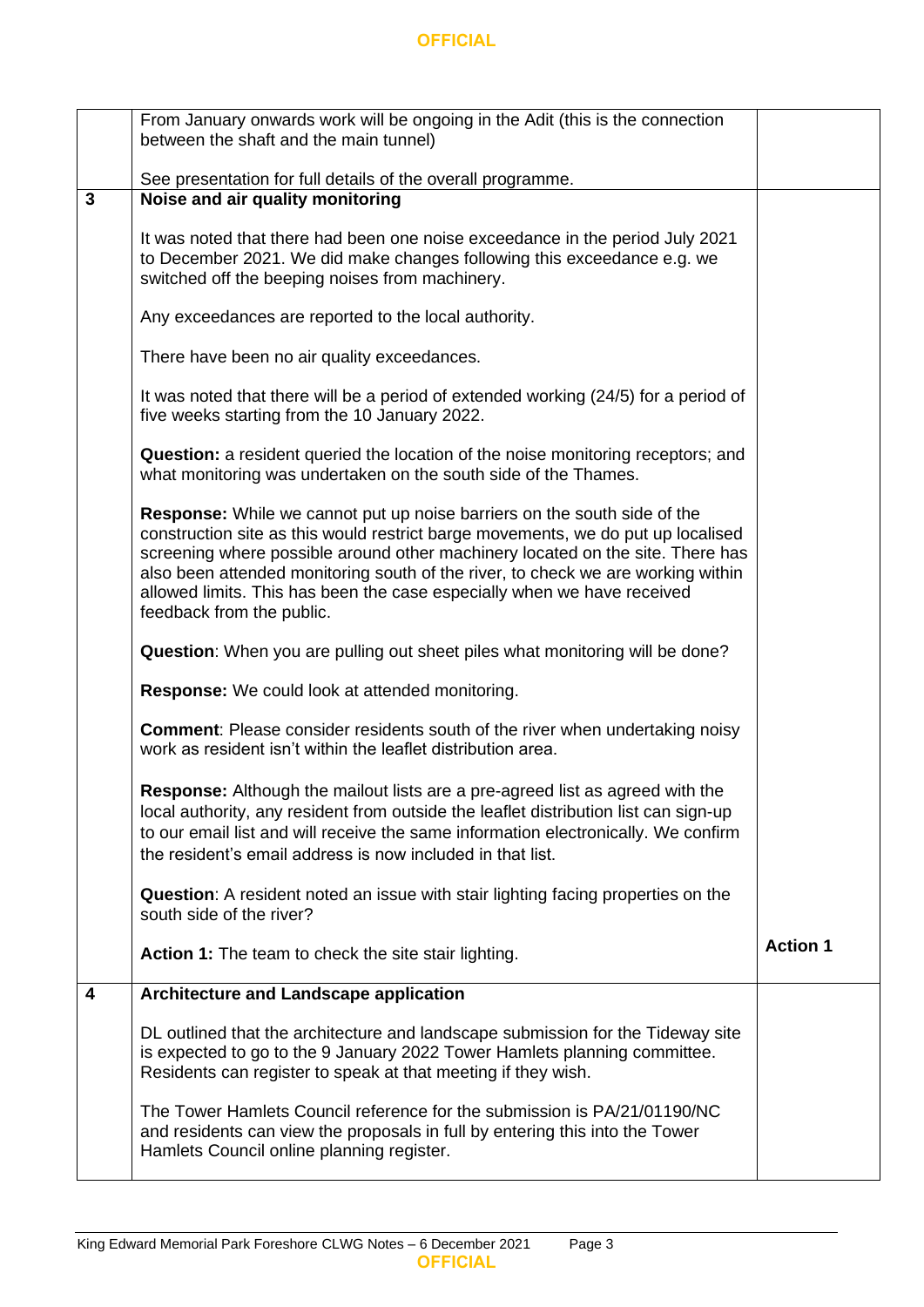|   | The formal application was submitted on 21 May 2021 to Tower Hamlets<br>Council.<br>Tower Hamlets Council started their formal consultation on the King<br>$\bullet$                                                                                                                                                                           |  |  |
|---|------------------------------------------------------------------------------------------------------------------------------------------------------------------------------------------------------------------------------------------------------------------------------------------------------------------------------------------------|--|--|
|   | Edward Memorial Park Foreshore Structure proposals on 8 June 2021.<br>This follows a draft consultation period on the draft application from 17<br>$\bullet$<br>November 2020 and the community consultation presentation held in<br>December 2020 in addition to numerous stakeholder and CLWG<br>meetings detailed in the formal submission. |  |  |
|   | <b>Comment:</b> A resident living on the south of the river had not been consulted on<br>the plans, but was grateful to be invited today.                                                                                                                                                                                                      |  |  |
|   | <b>Question:</b> A resident queried what was different from the plans going to<br>Planning Committee to the plans included within the Development Consent<br>Order (DCO).                                                                                                                                                                      |  |  |
|   | <b>Response:</b> The DCO phase was illustrative we are now at the detailed design<br>stage. Changes have been made for example:                                                                                                                                                                                                                |  |  |
|   | the kiosk has moved location from the middle of the site to the boundary<br>$\bullet$<br>of the site.                                                                                                                                                                                                                                          |  |  |
|   | the alignment of the river wall which was previously at a steeper angle is<br>$\bullet$<br>now proposed to be a planted intertidal terrace.<br>Scheme has less hardstanding and more planting included now<br>$\bullet$                                                                                                                        |  |  |
|   | Tower Hamlets' officer, BB, noted that the Council has been involved in the<br>process. Regular meetings have been held to ensure coordination between the<br>masterplan, park and tideway project.                                                                                                                                            |  |  |
|   | <b>Post meeting note:</b> the architecture and landscape plans were approved at the<br>Tower Hamlets planning committee on the 9 January 2022. Read Tideway's<br>press release for further details.                                                                                                                                            |  |  |
| 5 | <b>Legacy / Community Relations</b>                                                                                                                                                                                                                                                                                                            |  |  |
|   | MG presented slides on legacy and community investment activities. Including:                                                                                                                                                                                                                                                                  |  |  |
|   | Tideway's 8 year involvement with London Youth Rowing<br>٠<br>Tideway's involvement and support of the Creekside Discovery Centre,<br>$\bullet$<br>including the recent Open Day.                                                                                                                                                              |  |  |
|   | Our Space award - a funding opportunity for greening spaces. The<br>$\bullet$<br>application window closes on 15 December 2021<br>The River Times magazine - a brochure which is posted out to all<br>$\bullet$<br>residents close to Tideway sites.                                                                                           |  |  |
| 6 | <b>Independent Compensation Panel</b>                                                                                                                                                                                                                                                                                                          |  |  |
|   | If you feel affected by Tideway's work, you can put a claim into the Independent<br><b>Compensation Panel.</b>                                                                                                                                                                                                                                 |  |  |
|   | You can download the claim form from the Tideway website: here                                                                                                                                                                                                                                                                                 |  |  |
|   | For personal assistance contact our Helpdesk: 08000 30 80 80 or<br>helpdesk@tideway.london                                                                                                                                                                                                                                                     |  |  |
|   |                                                                                                                                                                                                                                                                                                                                                |  |  |